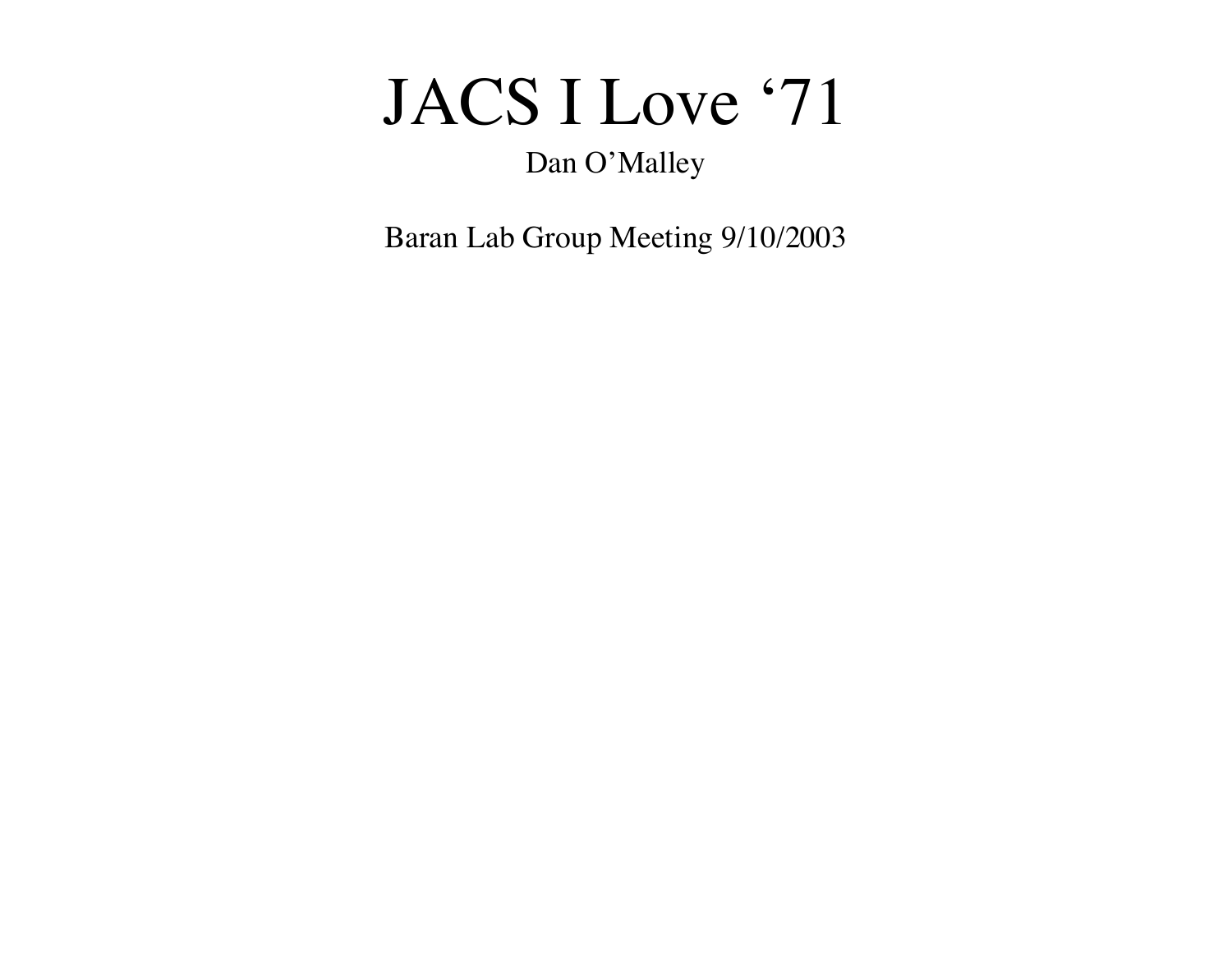# Corey Prostaglandins  $E_8$  and  $F_{3\alpha}$



Corey et. Al. JACS 1971.1489-90, 1490-91, 1491-92.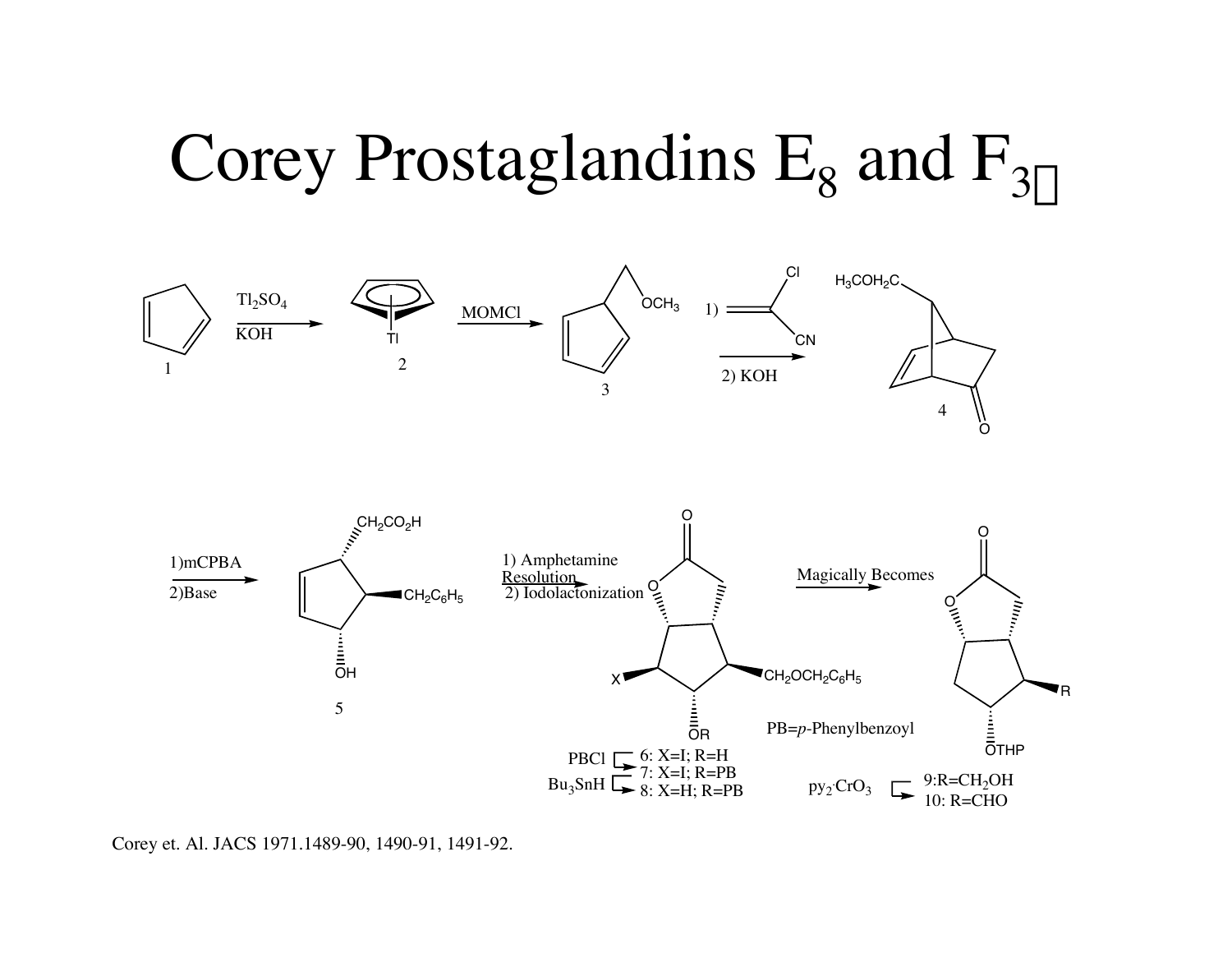#### Prostaglandins Part 2

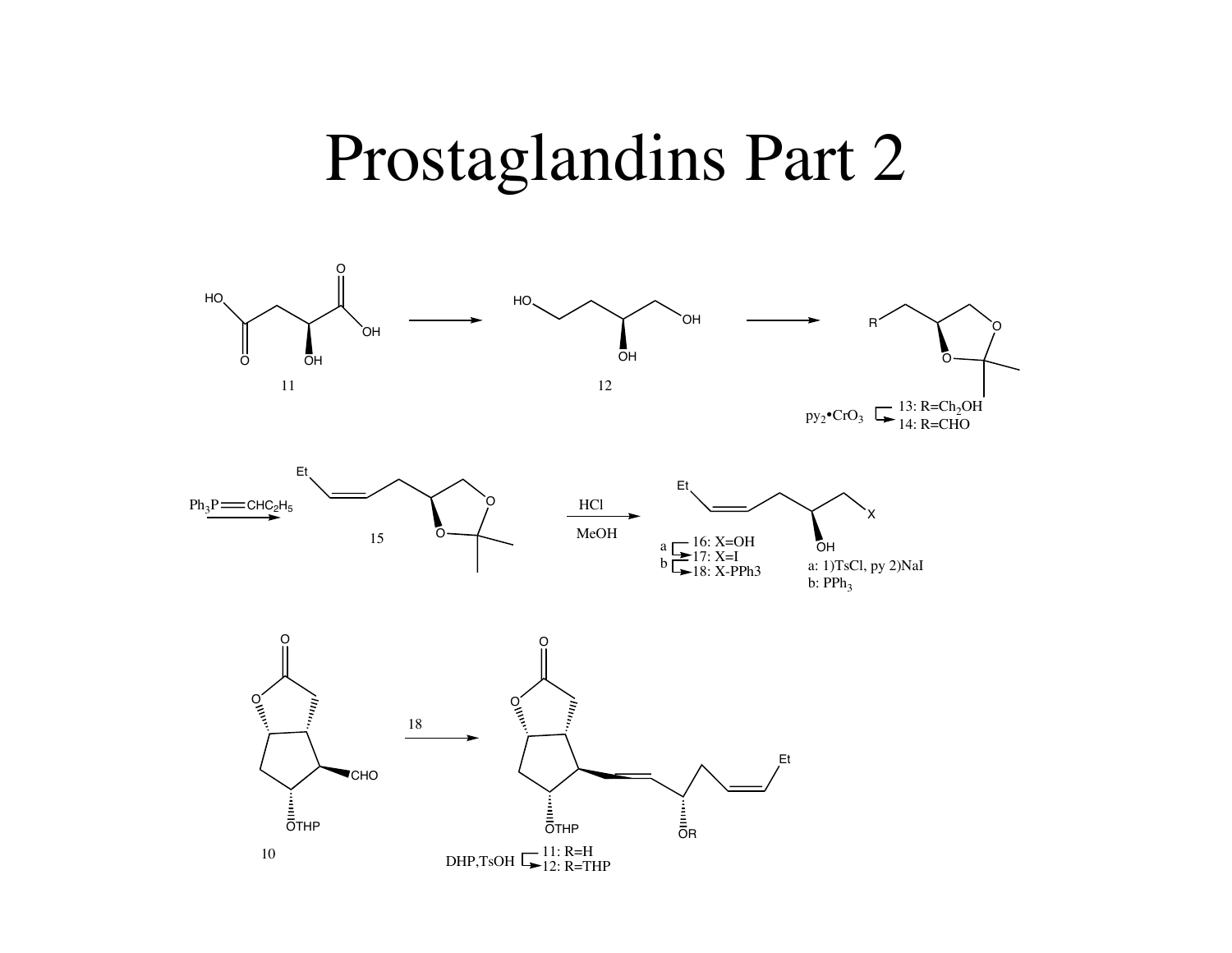### Prostaglandins Part 3

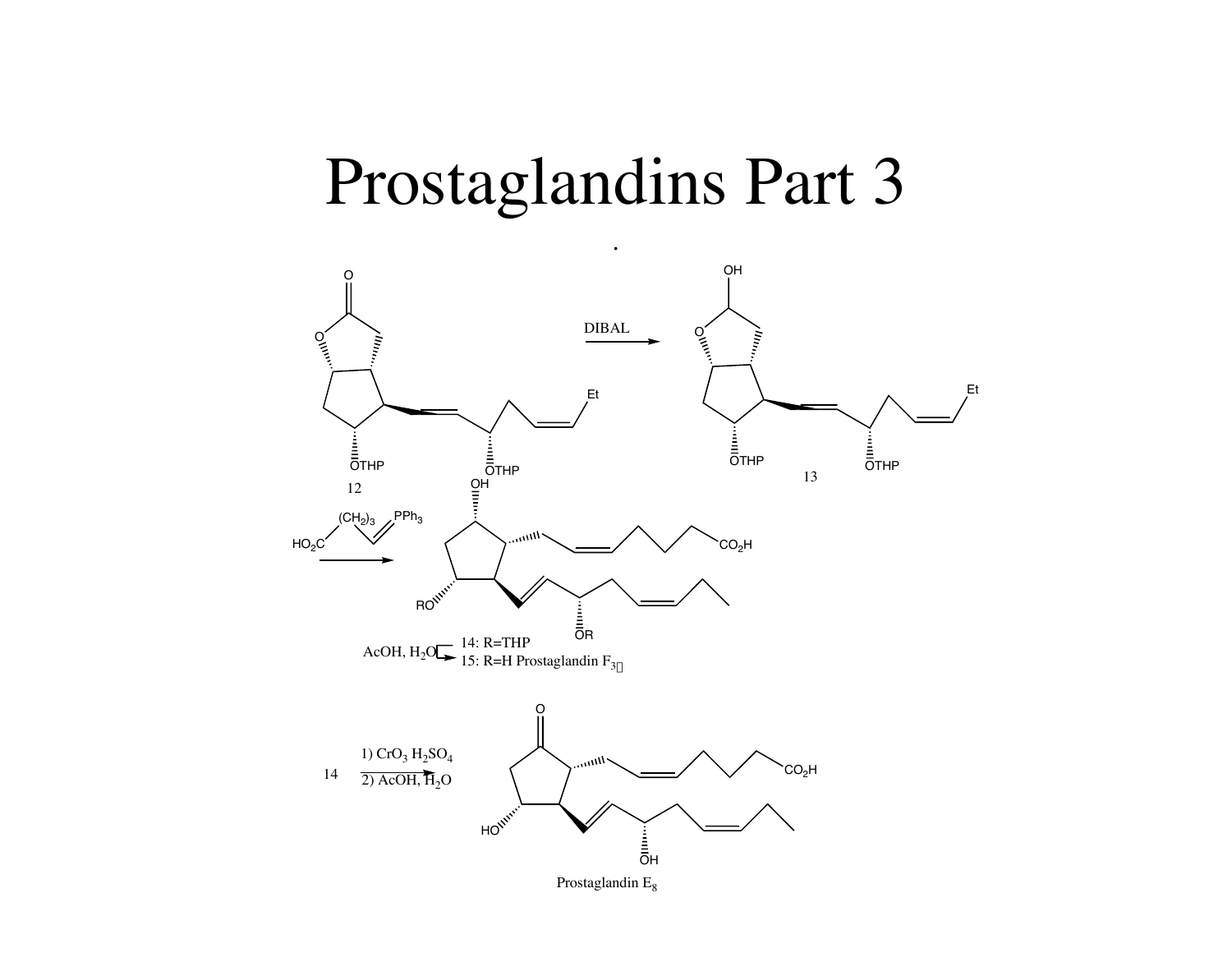# 2 Syntheses of  $(+)$ -Camptothecin



Camptothecin

Antitumor and antileukemia alkaloid from *Camptotheca acuminata* tree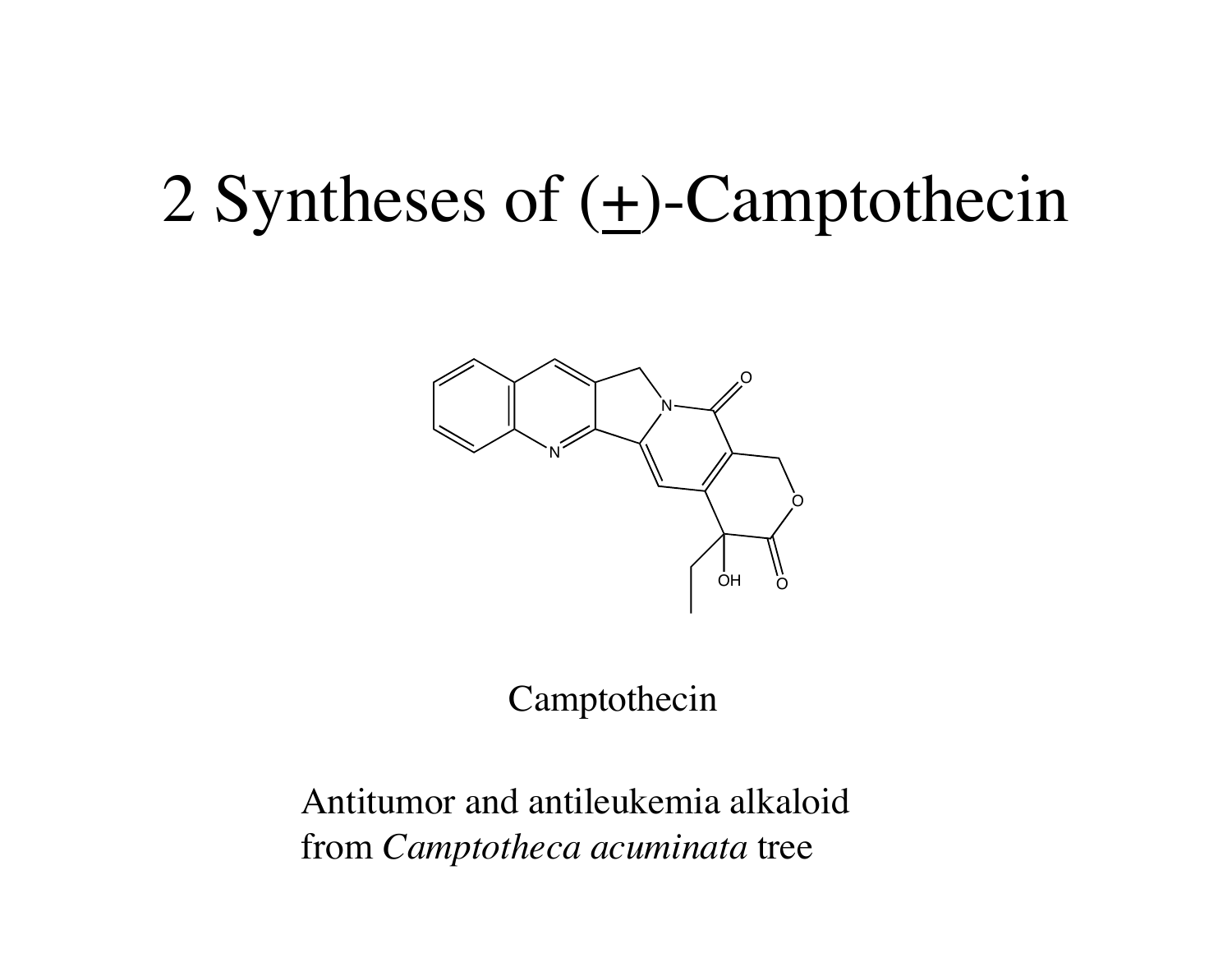## **Stork Camptothecin**

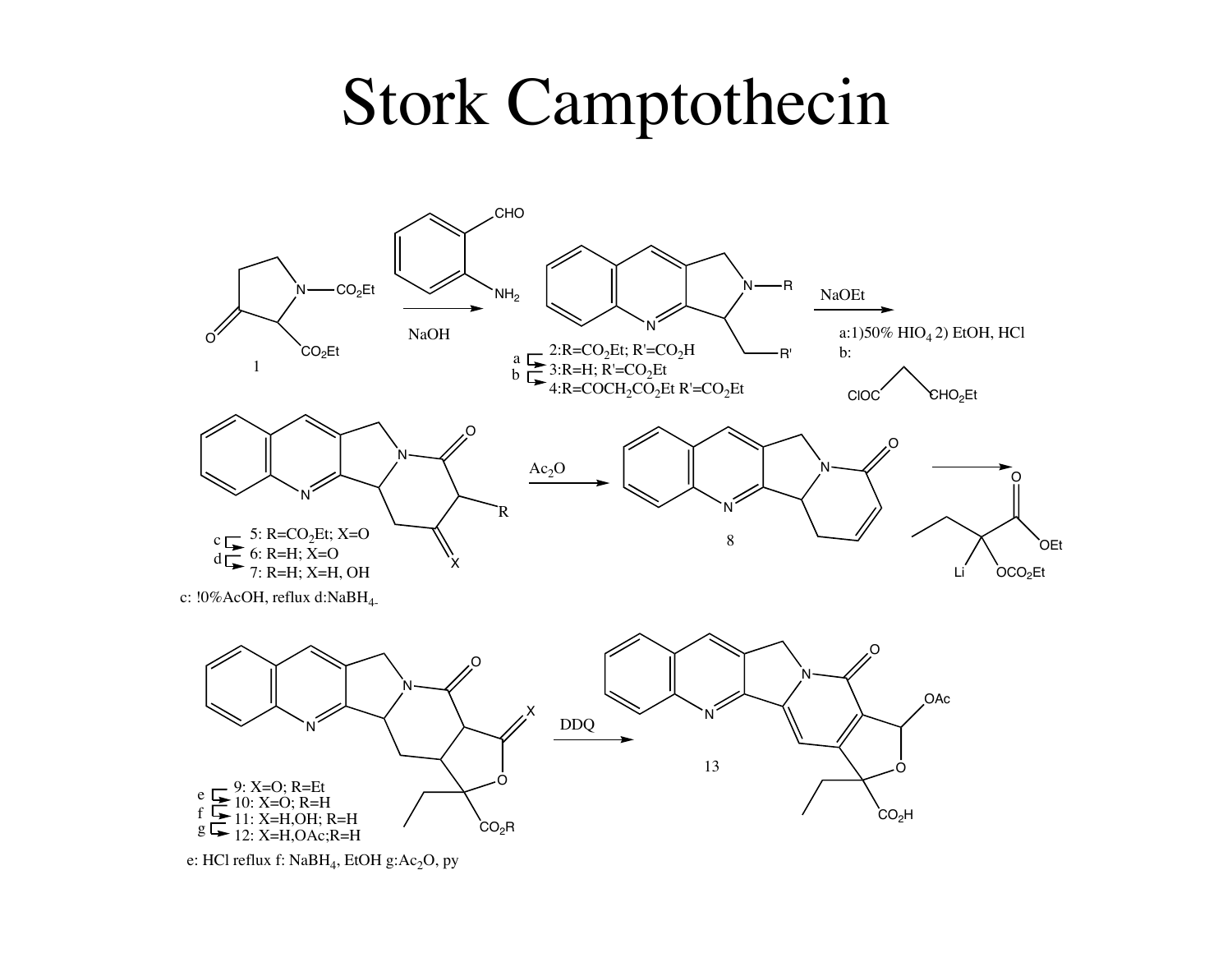## Stork Camptothecin part 2



Camptothecin

Stork and Schultz. JACS 1971 4074-4075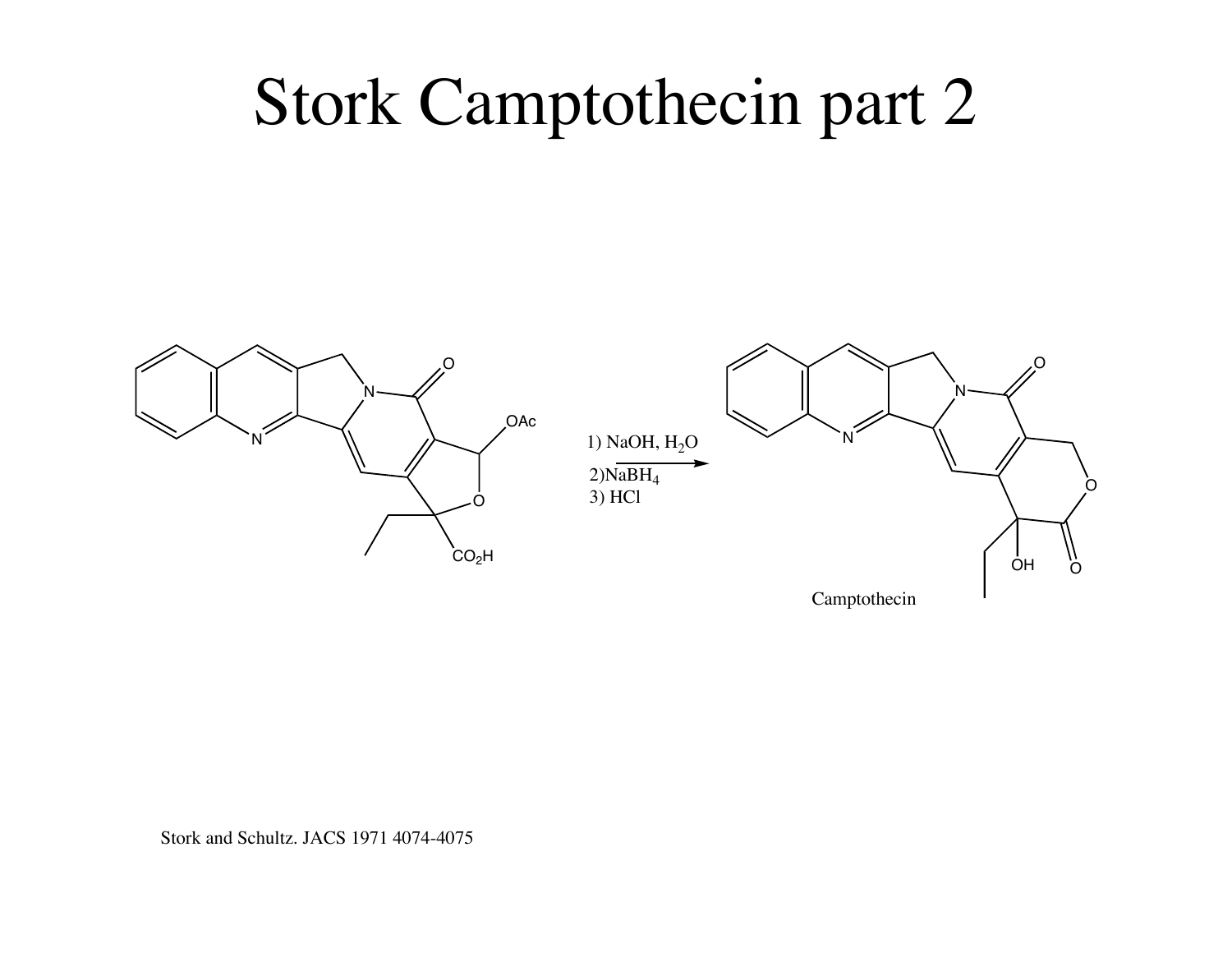# Danishefsky  $(\pm)$ -Camptothecin

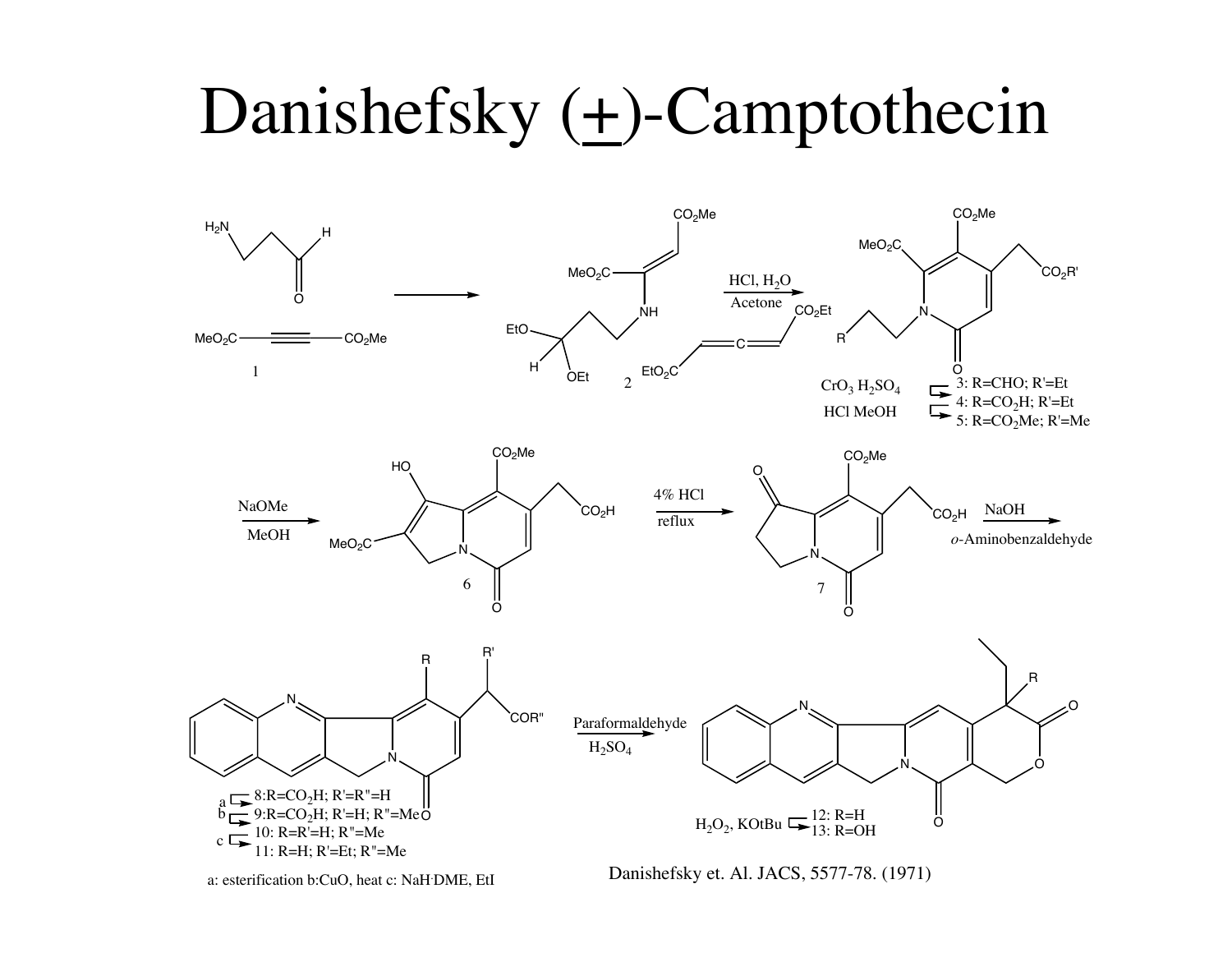## *Cis*-Zeatin



Leonard et al. . JACS 1971. 3057-58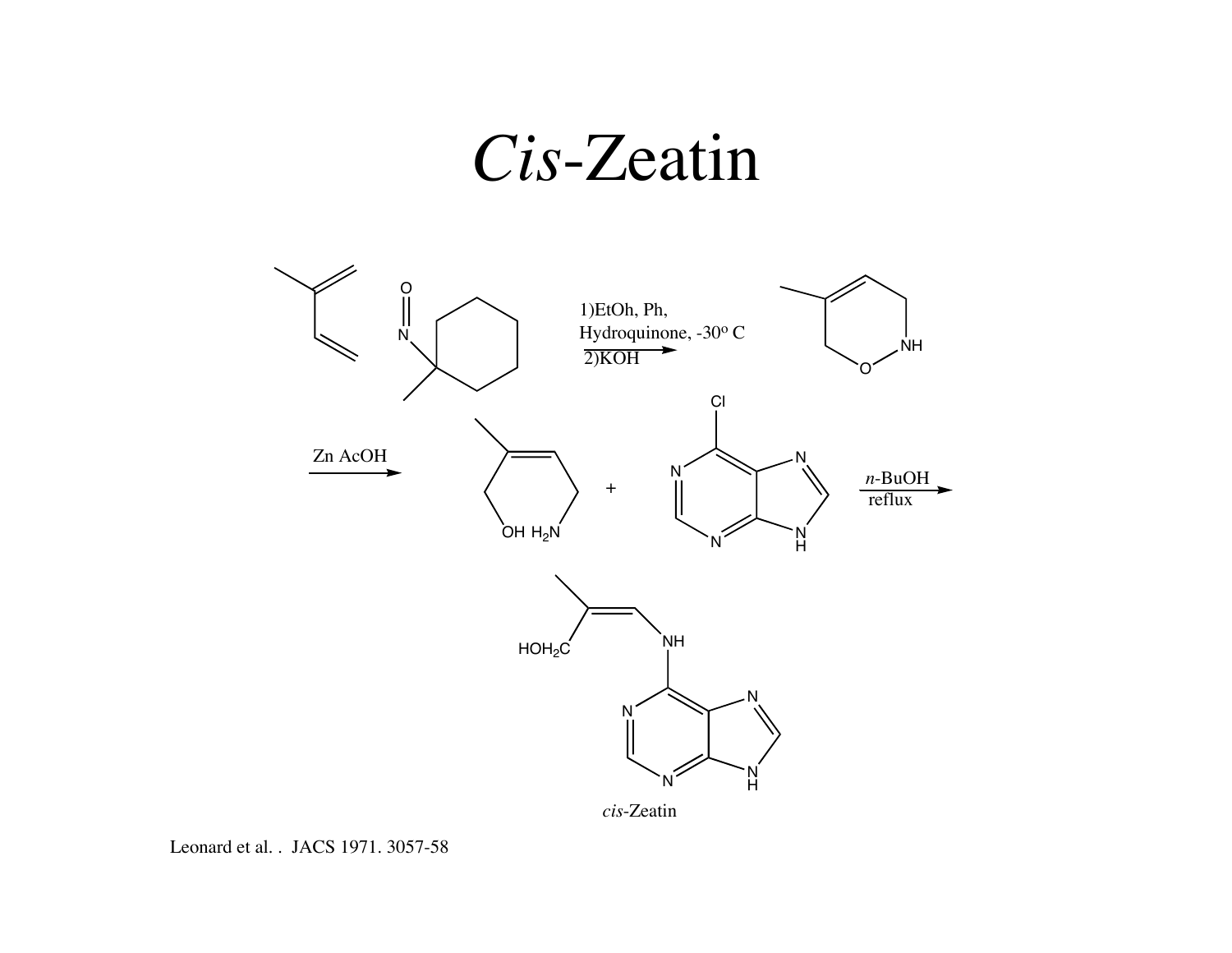## (+)-Seychellene



11: Disfavored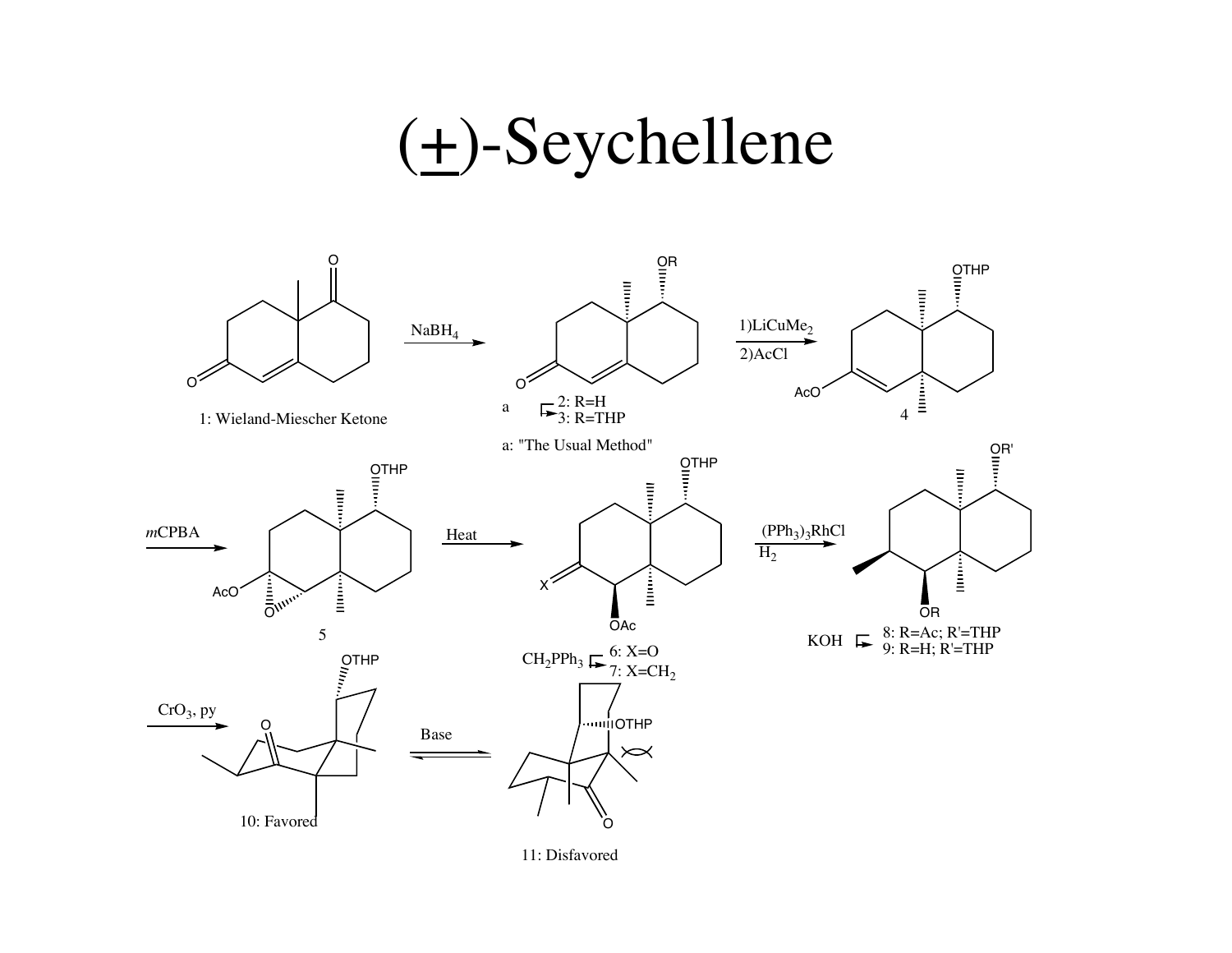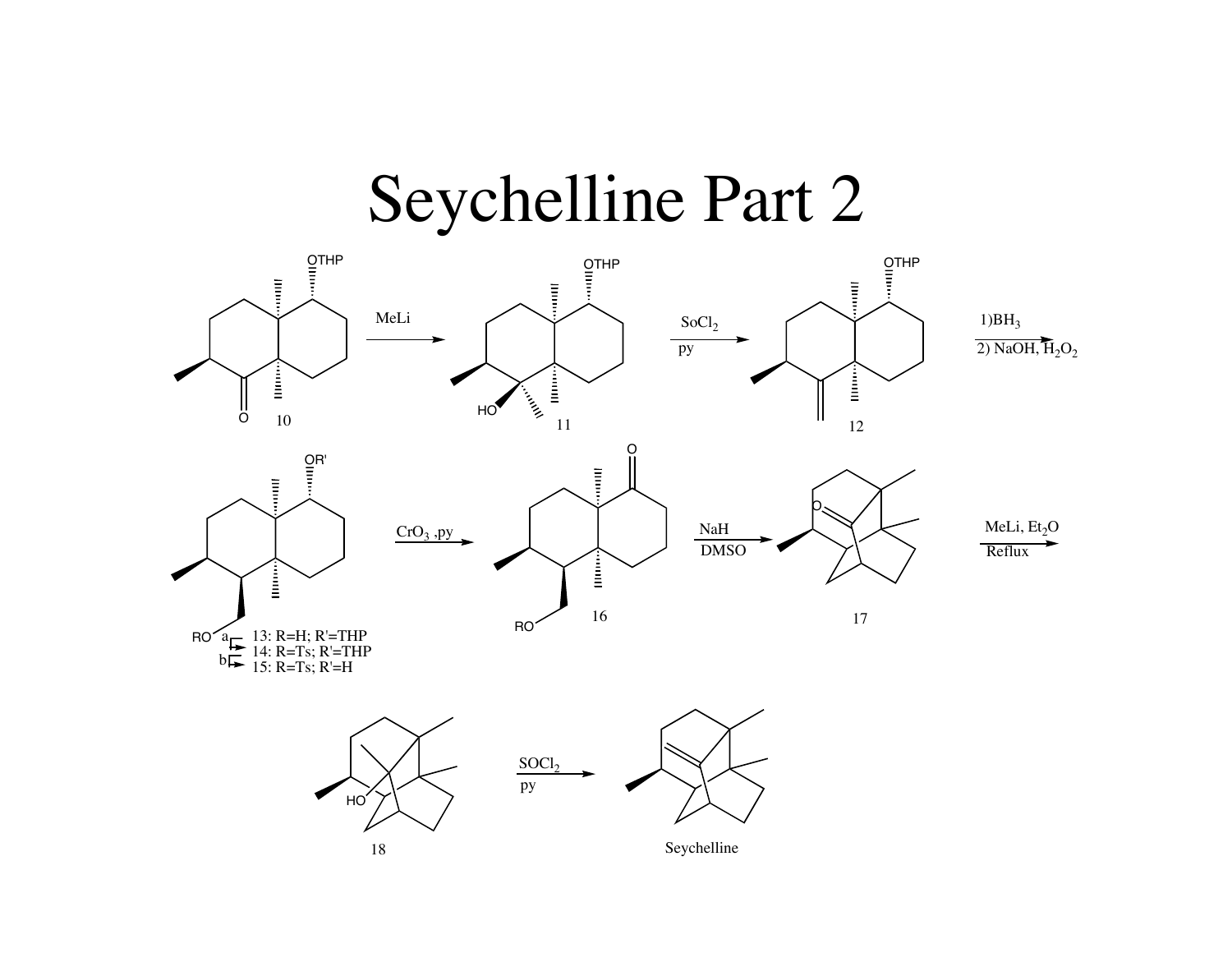## Stork  $(+)$ -Lupeol



#### Pentacyclic Triterpene 10 Asymmetric Centers

Stork et. Al. JACS 1971. 4945-47.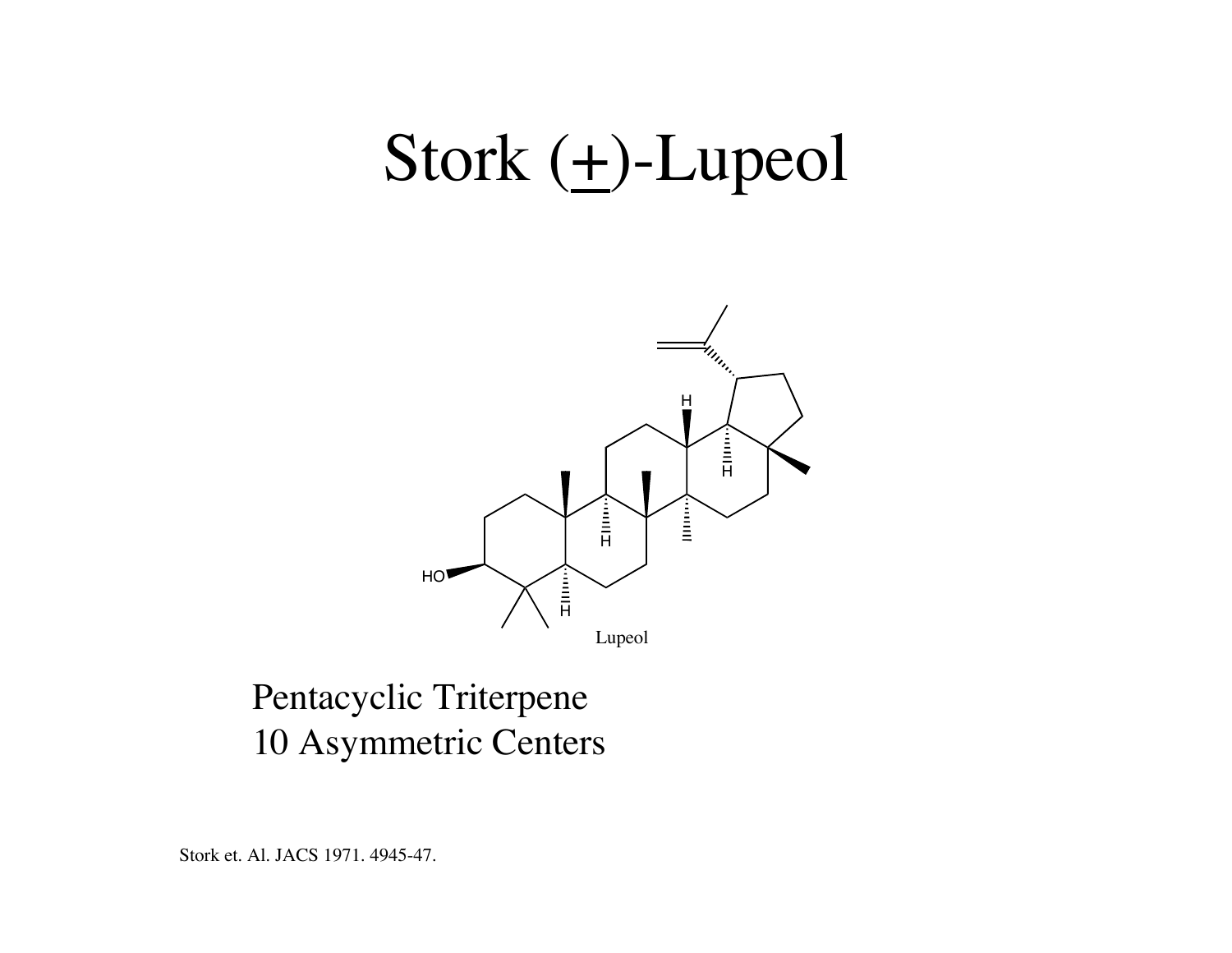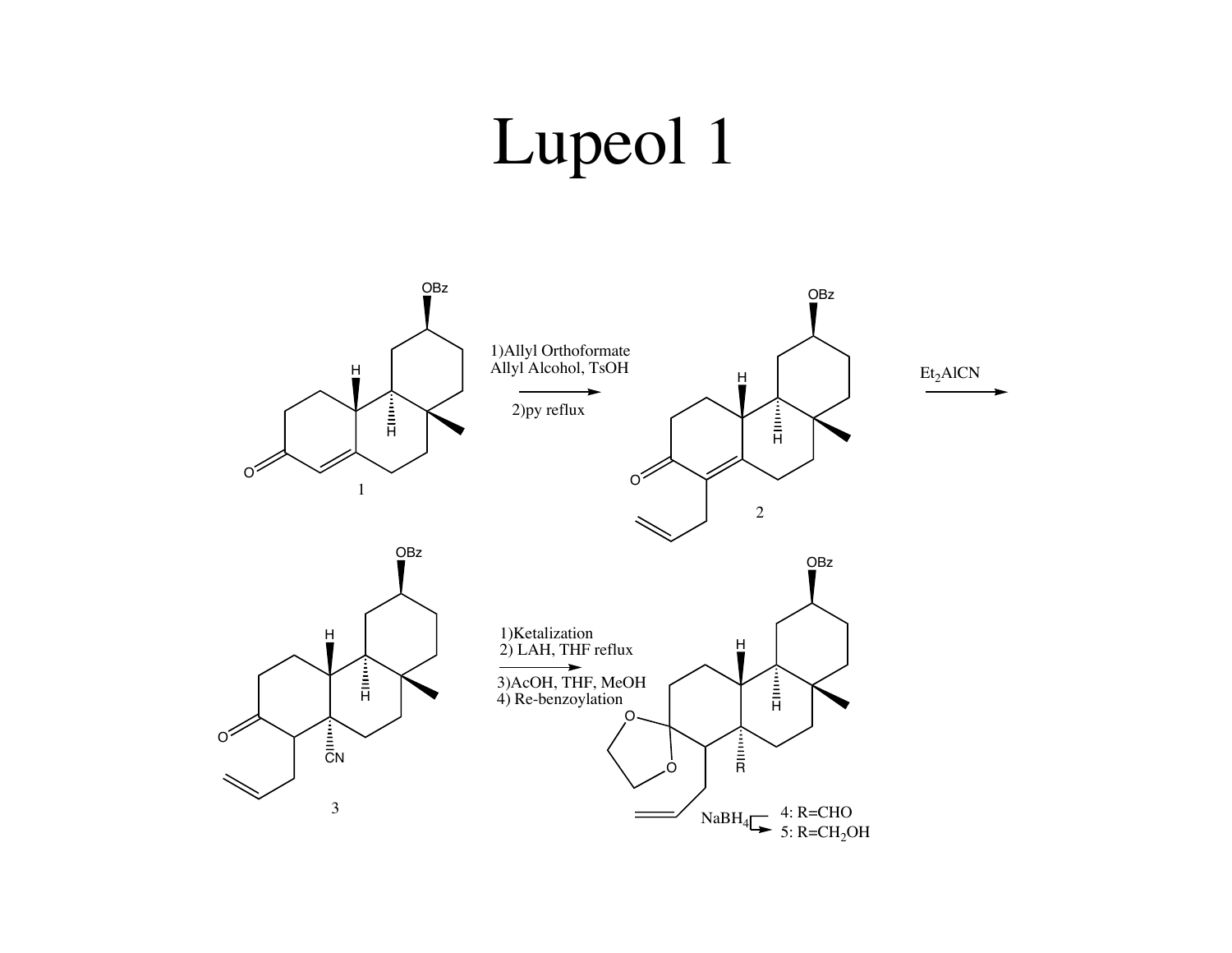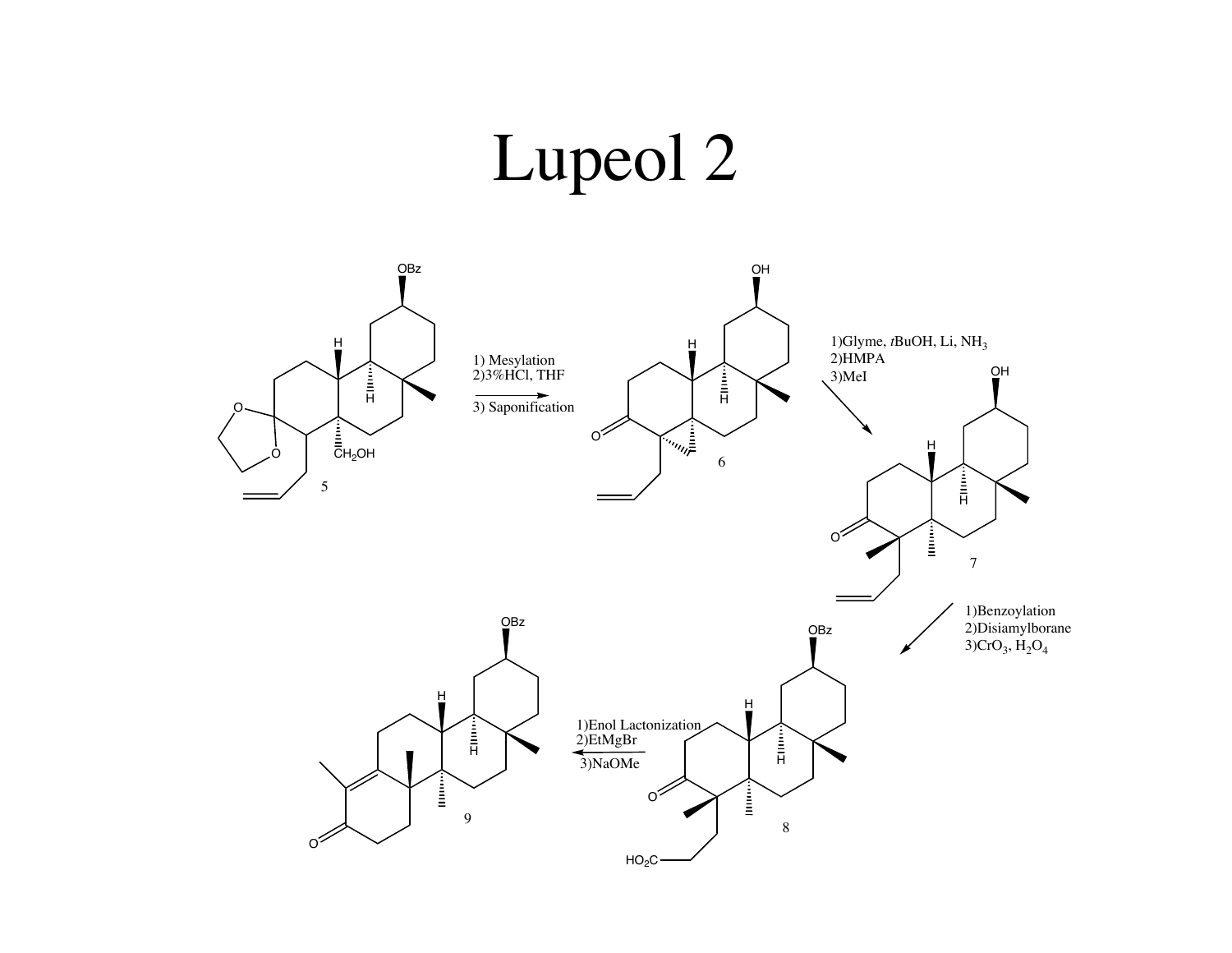

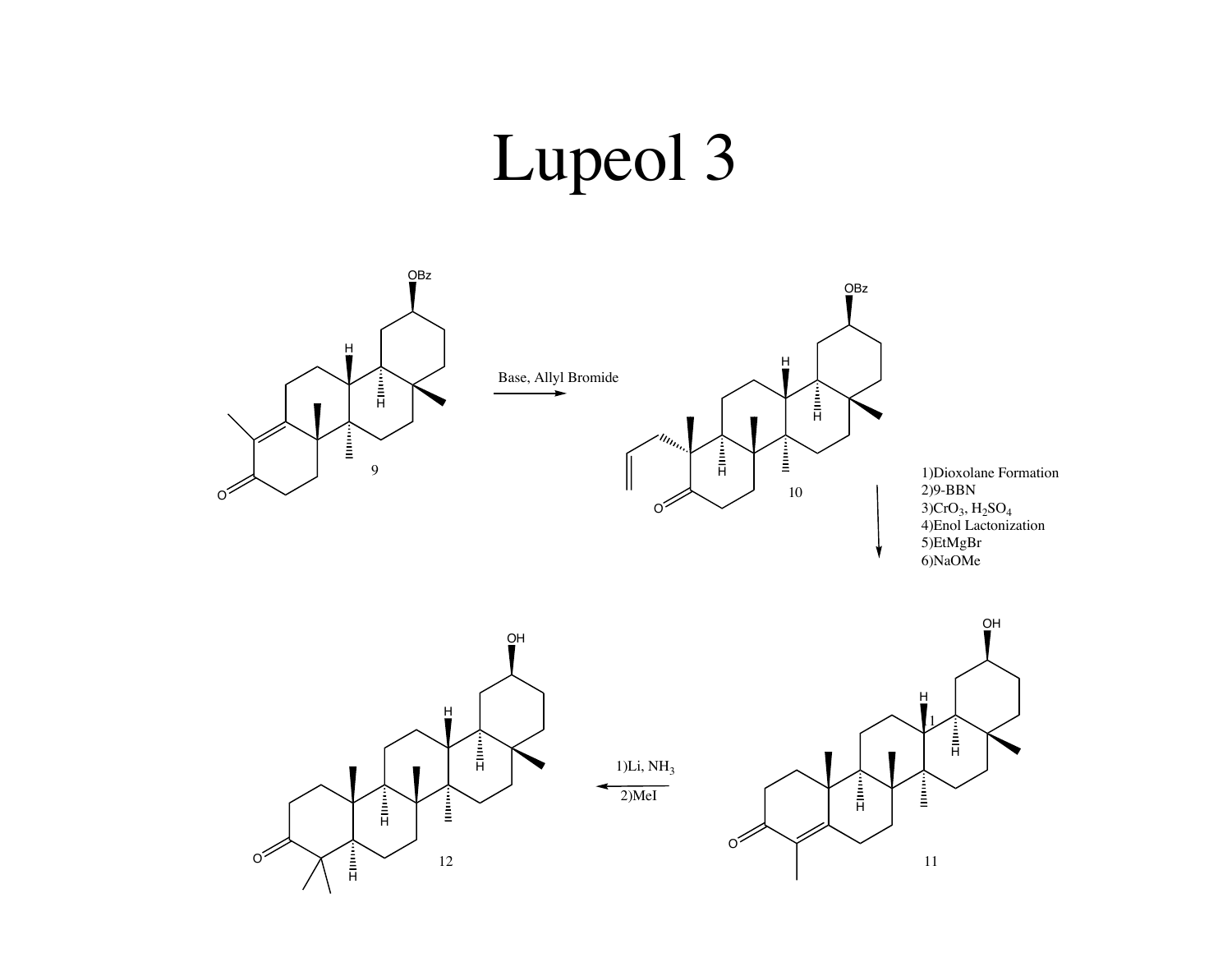

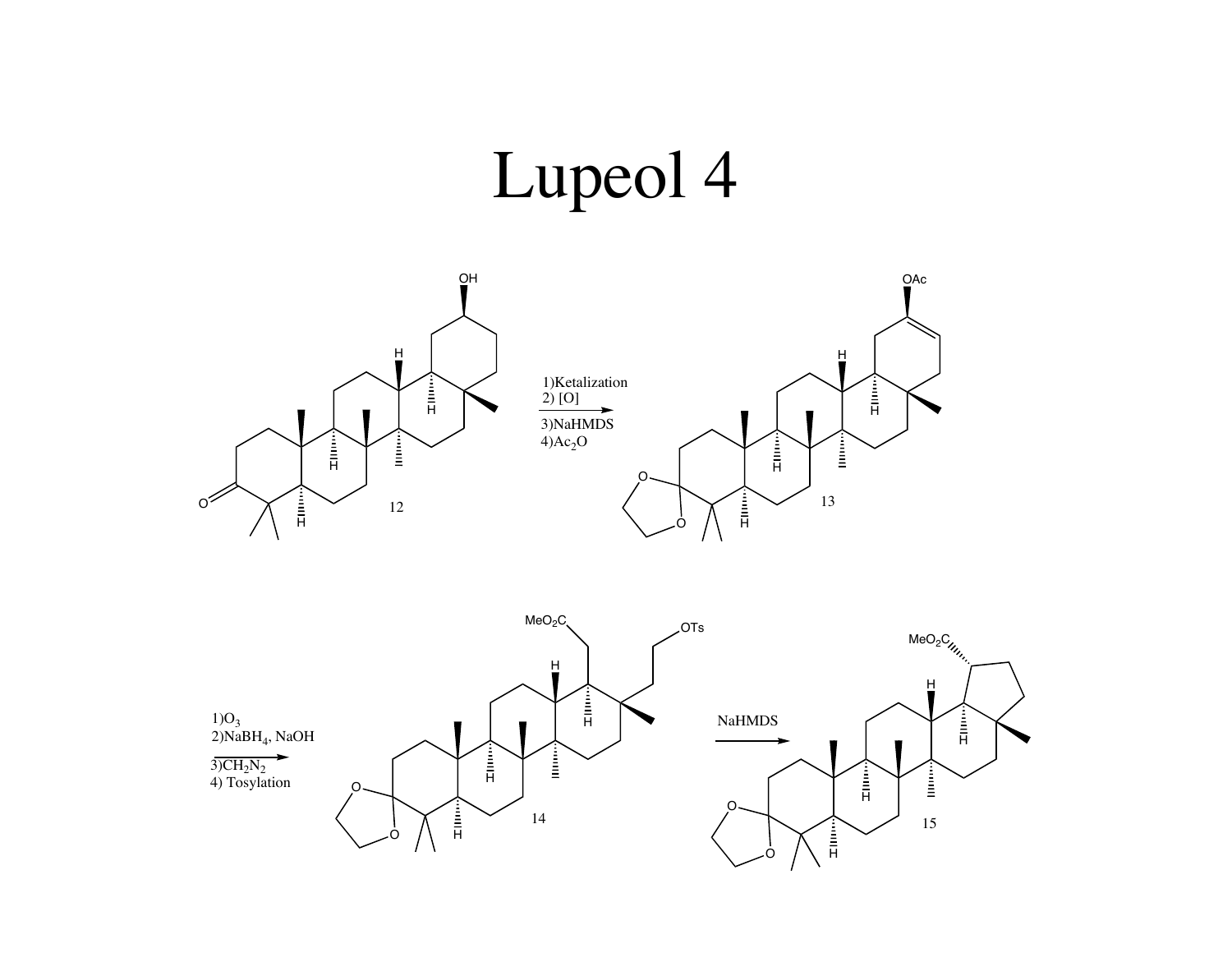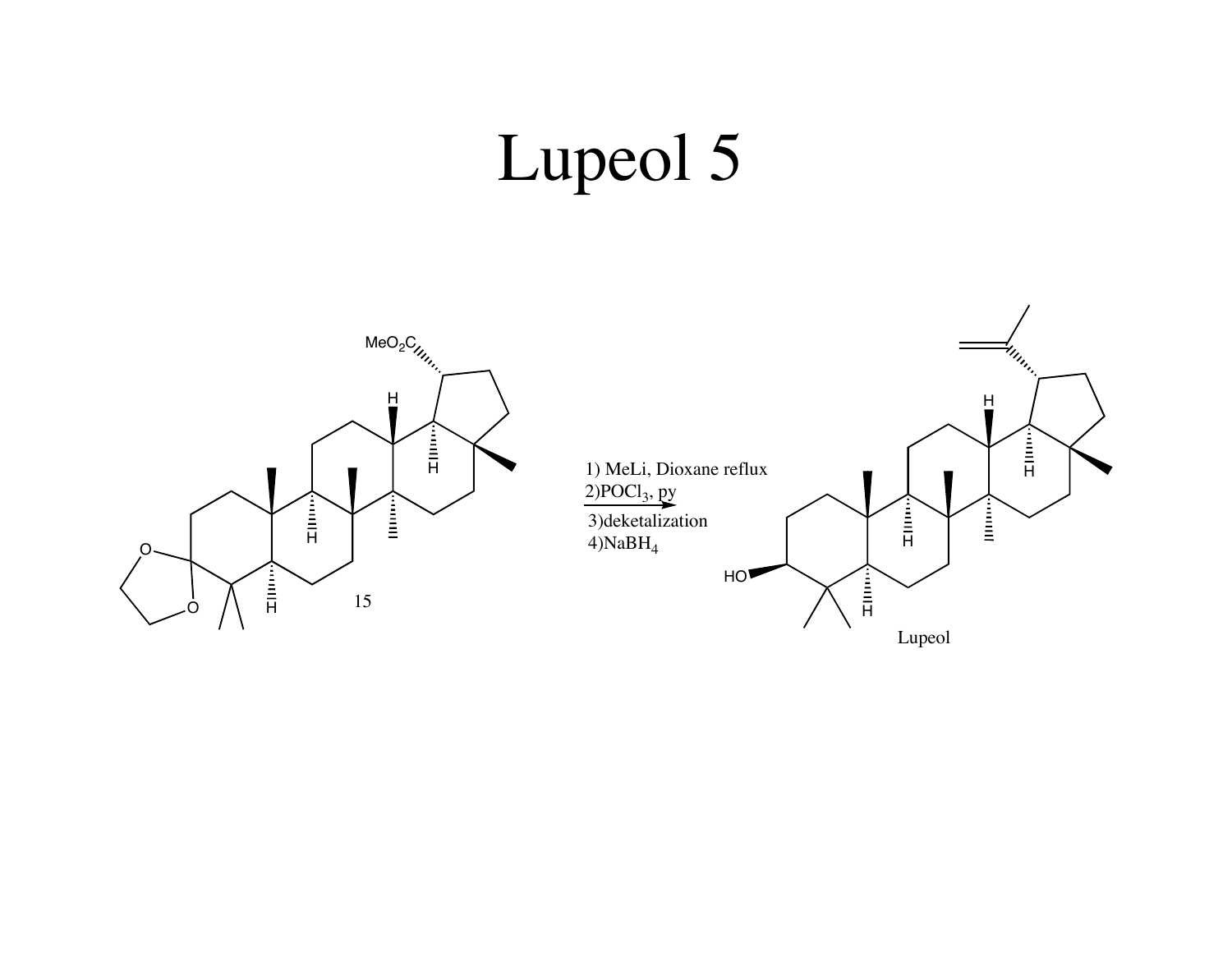# $(\pm)$ -Gibberelin A<sub>15</sub>



Nagata et. Al. JACS 1971 5740-58.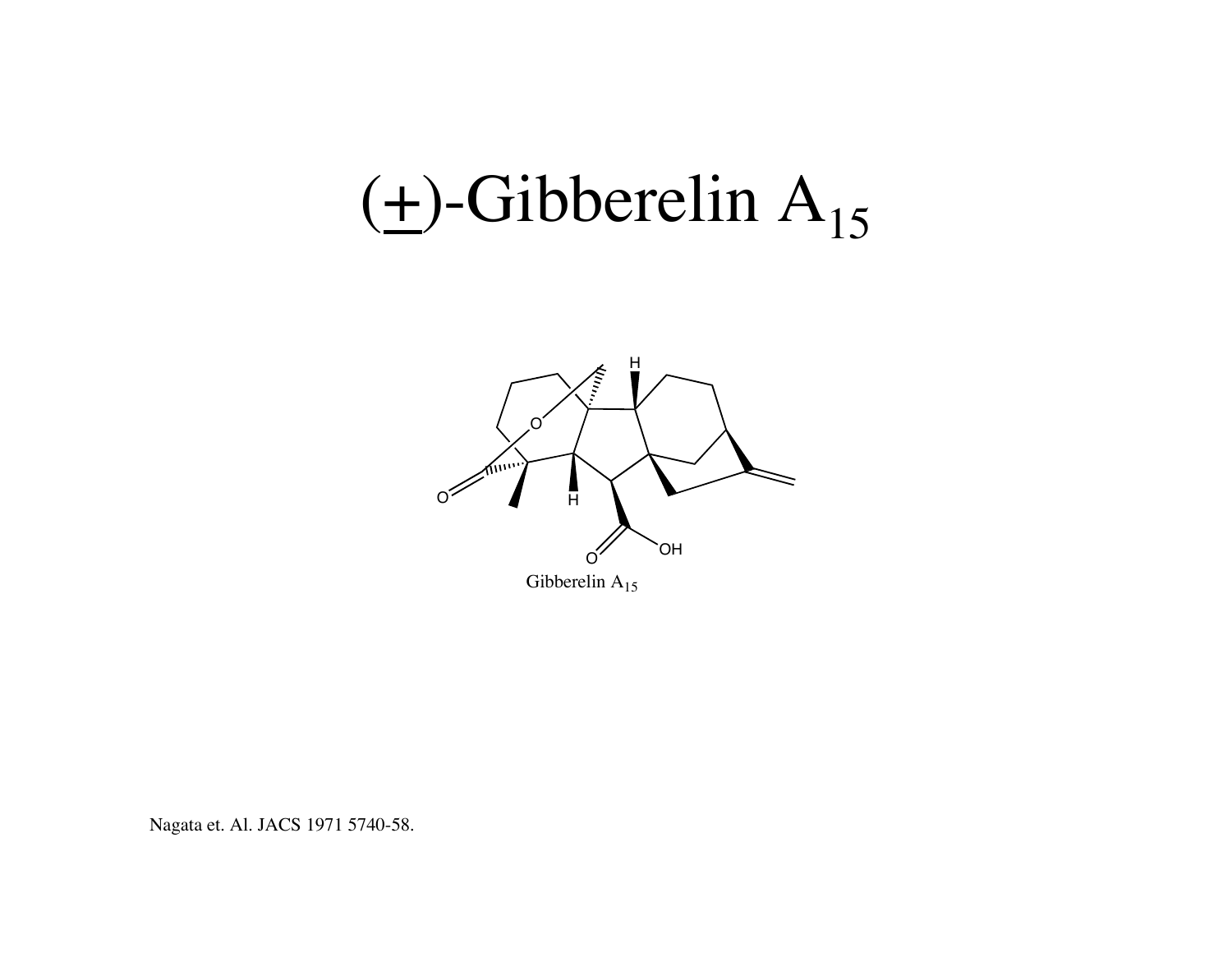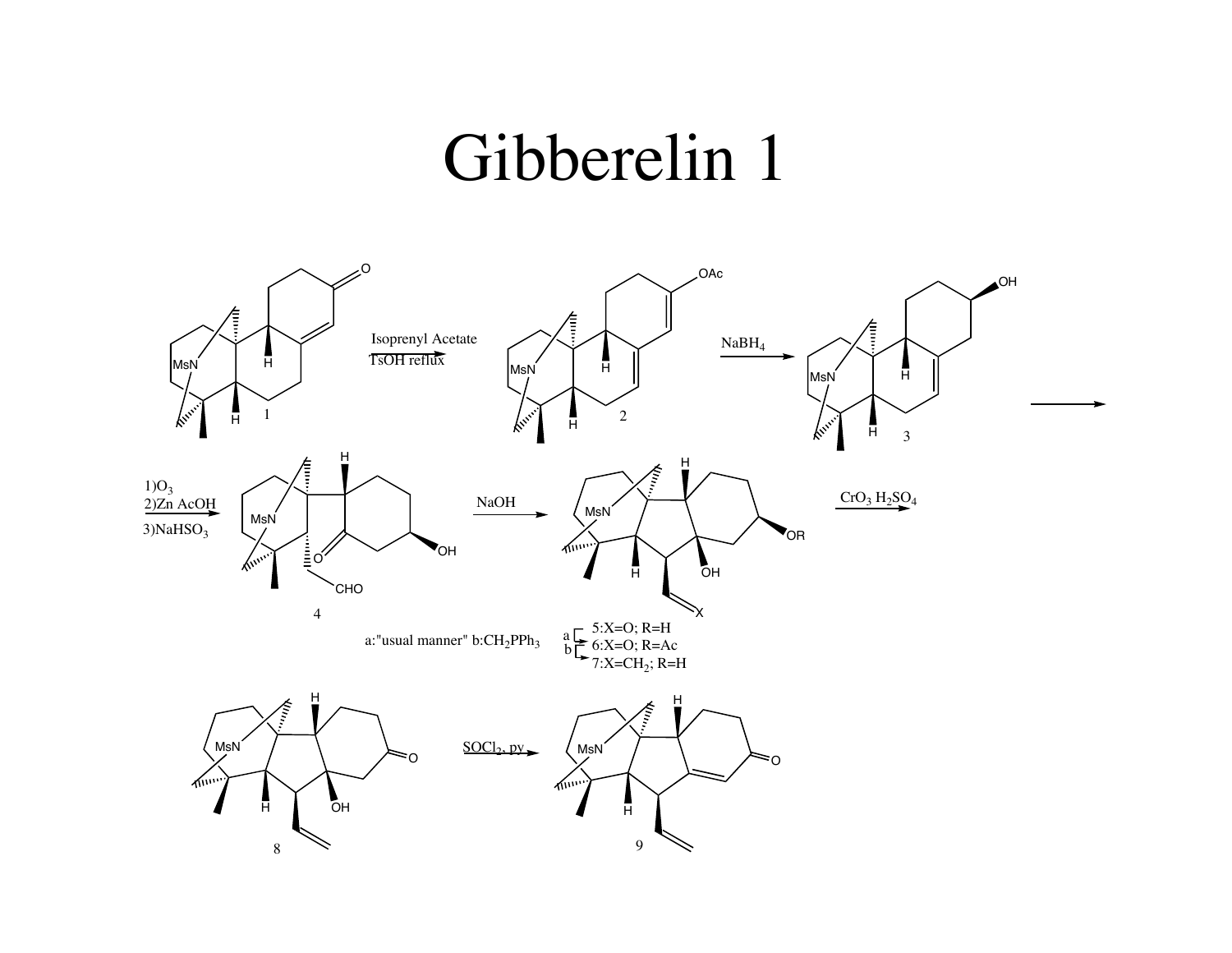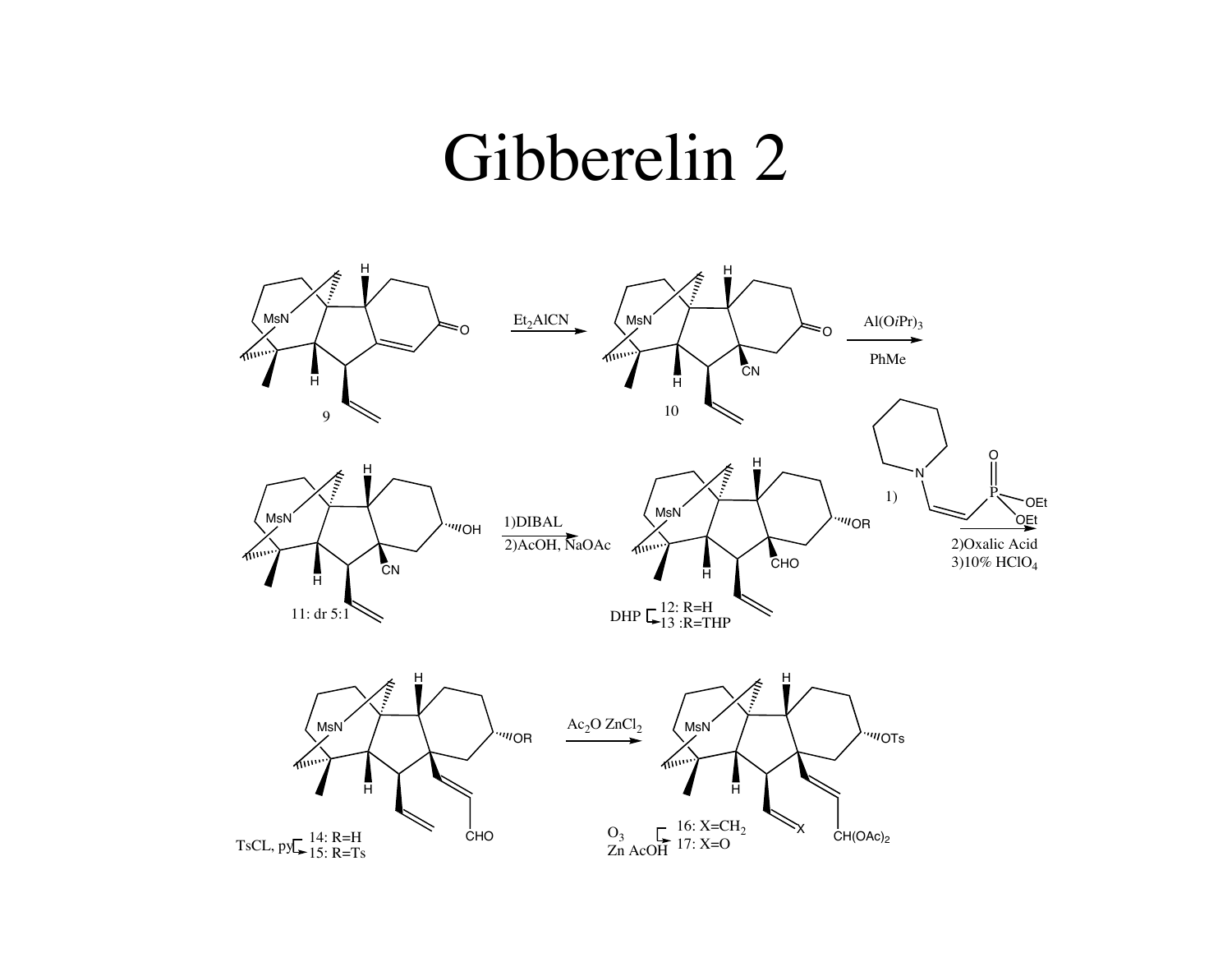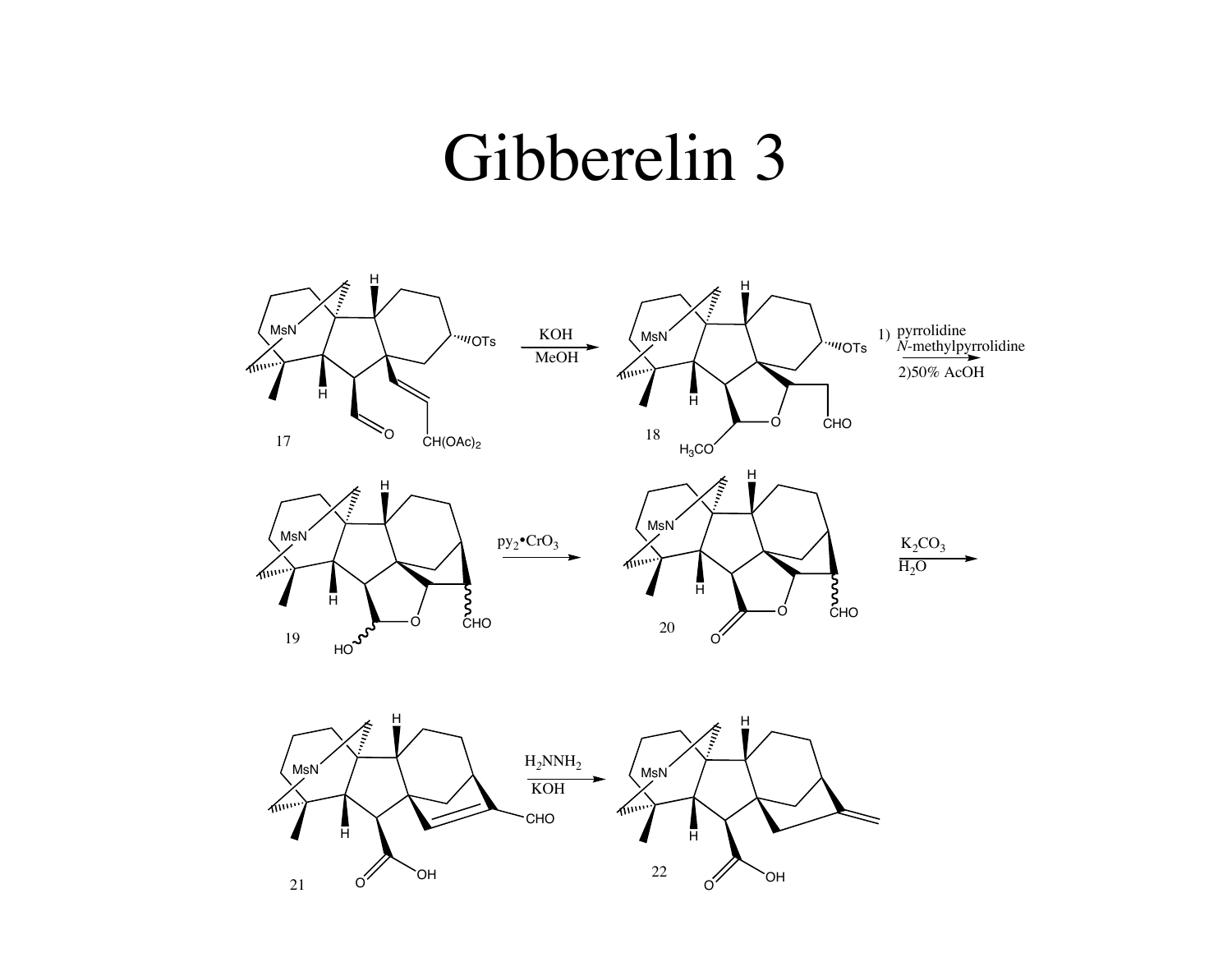

29: Regioisomers Seperated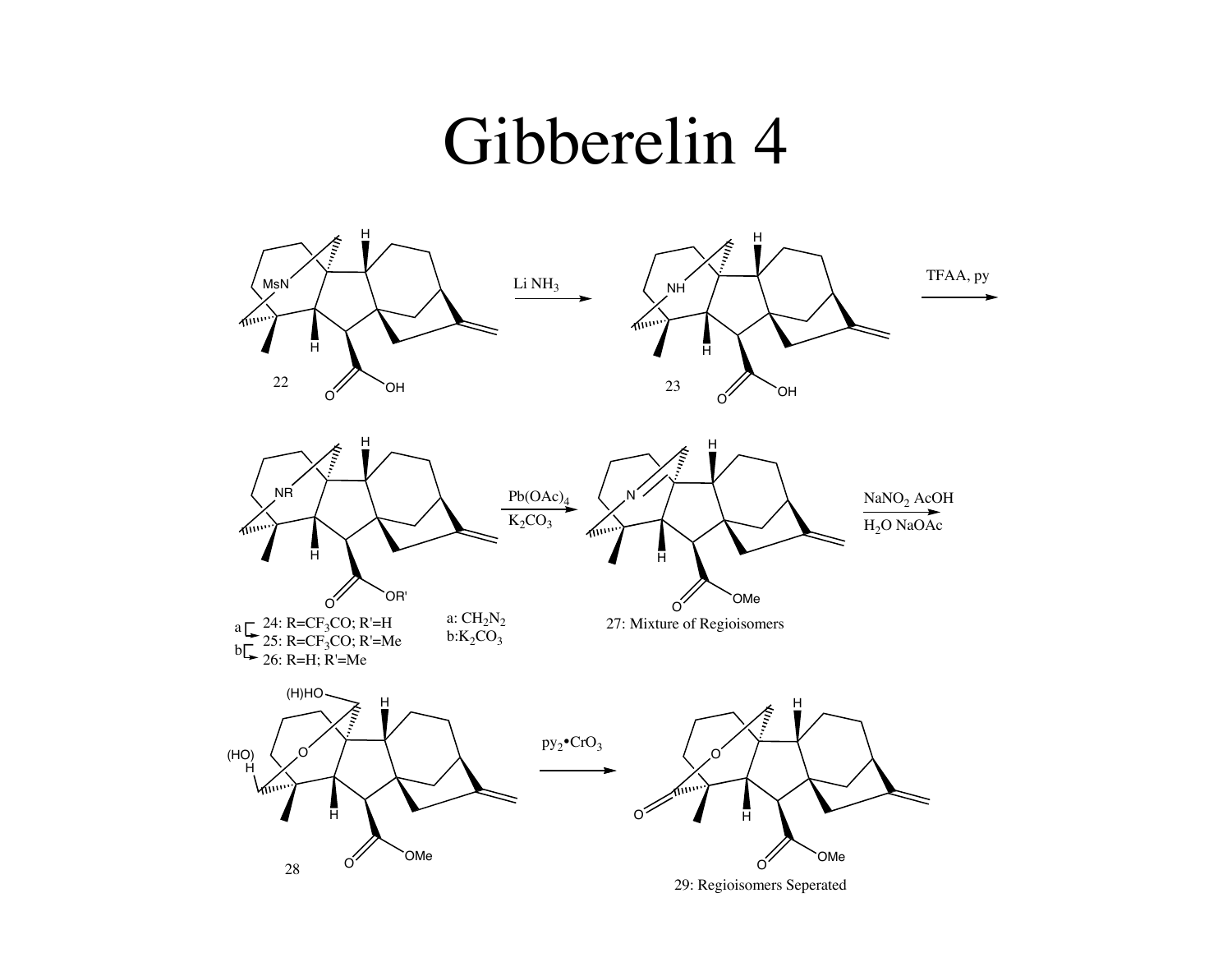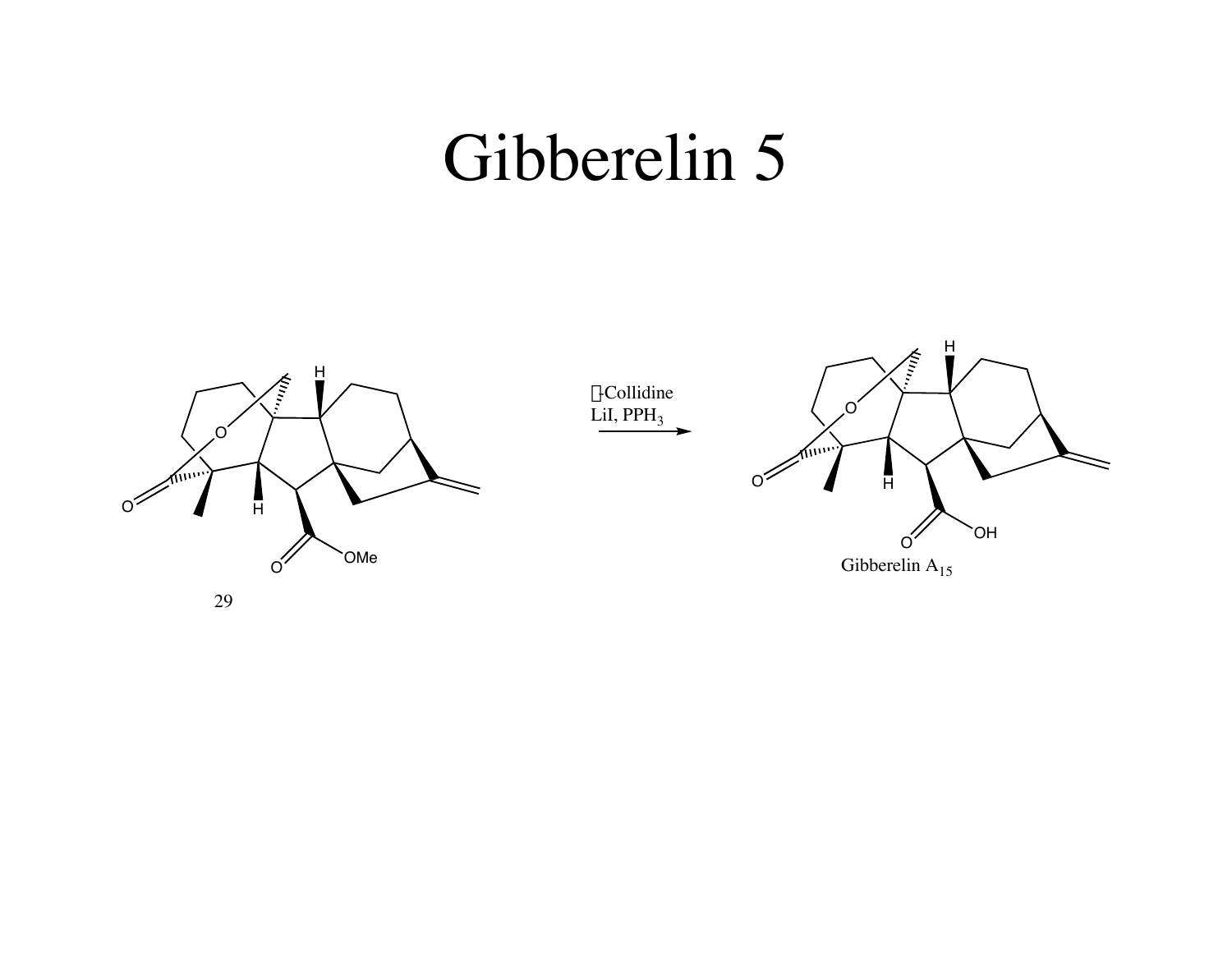# Heathcock  $(+)$ - $\alpha$ -Bulnesene and  $(\pm)$ -Bulnesol





Heathcock et. Al. JACS 1971 1746-56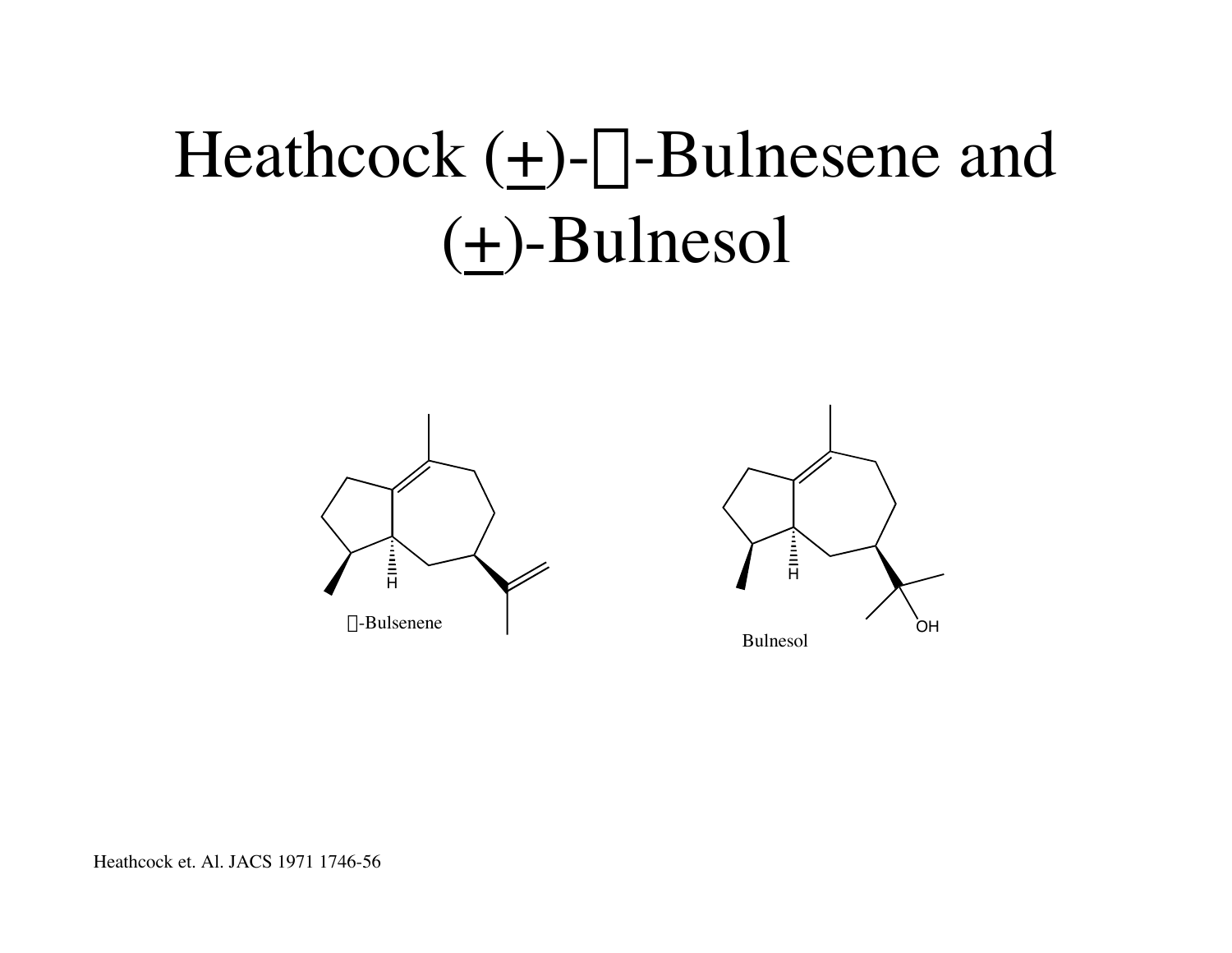#### Bulnesene 1

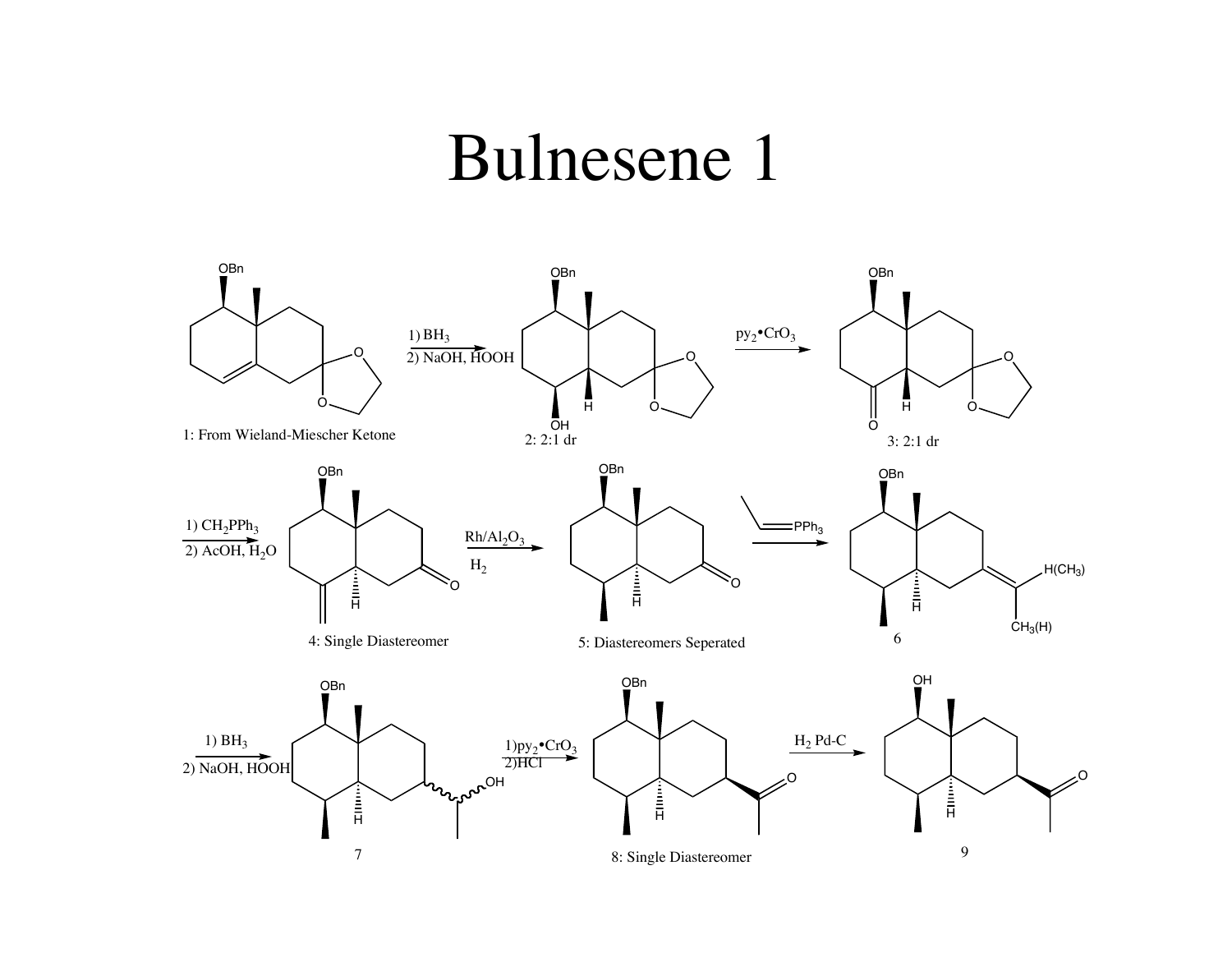## **Bulnesene 2**